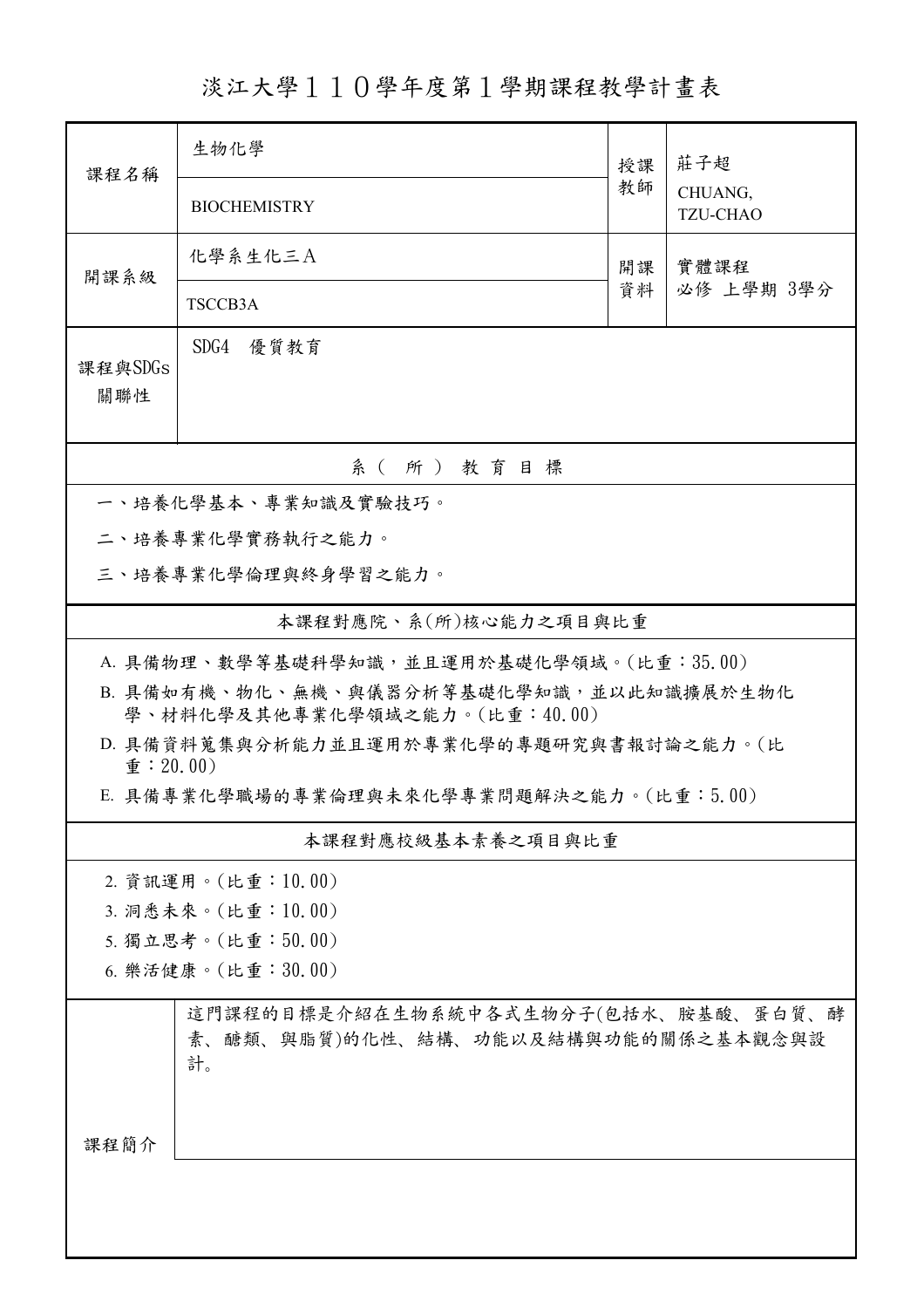|                                                                                                                                        | This course introduces the basic concepts and design in chemical properties,<br>structures, functions, and structure-function relationships of various<br>biomolecules (including water, amino acids, proteins, enzymes, carbohydrates<br>and lipids) in biological systems. |                               |                                                   |                                                                                                                                      |                                        |  |  |  |
|----------------------------------------------------------------------------------------------------------------------------------------|------------------------------------------------------------------------------------------------------------------------------------------------------------------------------------------------------------------------------------------------------------------------------|-------------------------------|---------------------------------------------------|--------------------------------------------------------------------------------------------------------------------------------------|----------------------------------------|--|--|--|
| 本課程教學目標與認知、情意、技能目標之對應<br>將課程教學目標分別對應「認知 (Cognitive)」、「情意 (Affective)」與「技能(Psychomotor)」<br>的各目標類型。                                     |                                                                                                                                                                                                                                                                              |                               |                                                   |                                                                                                                                      |                                        |  |  |  |
| 一、認知(Cognitive):著重在該科目的事實、概念、程序、後設認知等各類知識之學習。<br>二、情意(Affective):著重在該科目的興趣、倫理、態度、信念、價值觀等之學習。<br>三、技能(Psychomotor):著重在該科目的肢體動作或技術操作之學習。 |                                                                                                                                                                                                                                                                              |                               |                                                   |                                                                                                                                      |                                        |  |  |  |
| 序<br>號                                                                                                                                 | 教學目標(中文)                                                                                                                                                                                                                                                                     |                               |                                                   | 教學目標(英文)                                                                                                                             |                                        |  |  |  |
| 1                                                                                                                                      |                                                                                                                                                                                                                                                                              | 學生能概要瞭解在生物系統中各式<br>生物分子的結構與化性 |                                                   | Students may have a basic understanding of the<br>structures and chemical properties of various<br>biomolecules in living organisms. |                                        |  |  |  |
|                                                                                                                                        |                                                                                                                                                                                                                                                                              | 2 學生能學習邏輯思考                   |                                                   |                                                                                                                                      | Students may learn to think logically. |  |  |  |
| 3                                                                                                                                      |                                                                                                                                                                                                                                                                              | 吸取生物化學最新知識                    |                                                   | Students should absorb new knowledge in<br>biochemistry                                                                              |                                        |  |  |  |
|                                                                                                                                        | 科技的應用                                                                                                                                                                                                                                                                        | 4   學生能夠討論描述生化技術在生物           |                                                   | Students will be able to discuss the biochemical<br>technologies for biotechnology application.                                      |                                        |  |  |  |
| 教學目標之目標類型、核心能力、基本素養教學方法與評量方式                                                                                                           |                                                                                                                                                                                                                                                                              |                               |                                                   |                                                                                                                                      |                                        |  |  |  |
| 序<br>號                                                                                                                                 | 目標類型                                                                                                                                                                                                                                                                         | 院、系 $(\kappa)$<br>核心能力        | 校級<br>基本素養                                        | 教學方法                                                                                                                                 | 評量方式                                   |  |  |  |
| 1                                                                                                                                      | 認知                                                                                                                                                                                                                                                                           | <b>ABDE</b>                   | 2356                                              | 講述、討論                                                                                                                                | 測驗、作業、討論(含<br>課堂、線上)                   |  |  |  |
| $\overline{2}$                                                                                                                         | 認知                                                                                                                                                                                                                                                                           | <b>ABDE</b>                   | 2356                                              | 講述、討論                                                                                                                                | 測驗、作業、討論(含<br>課堂、線上)                   |  |  |  |
| 3                                                                                                                                      | 認知                                                                                                                                                                                                                                                                           | <b>ABDE</b>                   | 2356                                              | 講述、討論                                                                                                                                | 測驗、作業、討論(含<br>課堂、線上)                   |  |  |  |
| 4                                                                                                                                      | 認知                                                                                                                                                                                                                                                                           | <b>ABDE</b>                   | 2356                                              | 講述、討論                                                                                                                                | 測驗、討論(含課<br>堂、線上)                      |  |  |  |
|                                                                                                                                        |                                                                                                                                                                                                                                                                              |                               |                                                   | 授課進度表                                                                                                                                |                                        |  |  |  |
| 週<br>次                                                                                                                                 | 日期起訖                                                                                                                                                                                                                                                                         | 內 容 (Subject/Topics)          |                                                   |                                                                                                                                      | 備註                                     |  |  |  |
| 1                                                                                                                                      | $110/09/22$ ~<br>110/09/28                                                                                                                                                                                                                                                   | Water (I)                     | Introduction: Physical and Chemical Properties of |                                                                                                                                      |                                        |  |  |  |
| $\overline{2}$                                                                                                                         | $110/09/29$ ~<br>110/10/05                                                                                                                                                                                                                                                   | Water (II)                    | Introduction: Physical and Chemical Properties of |                                                                                                                                      |                                        |  |  |  |
| 3                                                                                                                                      | $110/10/06 \sim$<br>110/10/12                                                                                                                                                                                                                                                | Amino acids                   |                                                   |                                                                                                                                      |                                        |  |  |  |
| 4                                                                                                                                      | $110/10/13$ ~<br>110/10/19                                                                                                                                                                                                                                                   |                               | Polypeptides: Analysis and Sequences (I)          |                                                                                                                                      |                                        |  |  |  |
| 5                                                                                                                                      | $110/10/20$ ~<br>110/10/26                                                                                                                                                                                                                                                   |                               | Polypeptides: Analysis and Sequences (II)         |                                                                                                                                      |                                        |  |  |  |